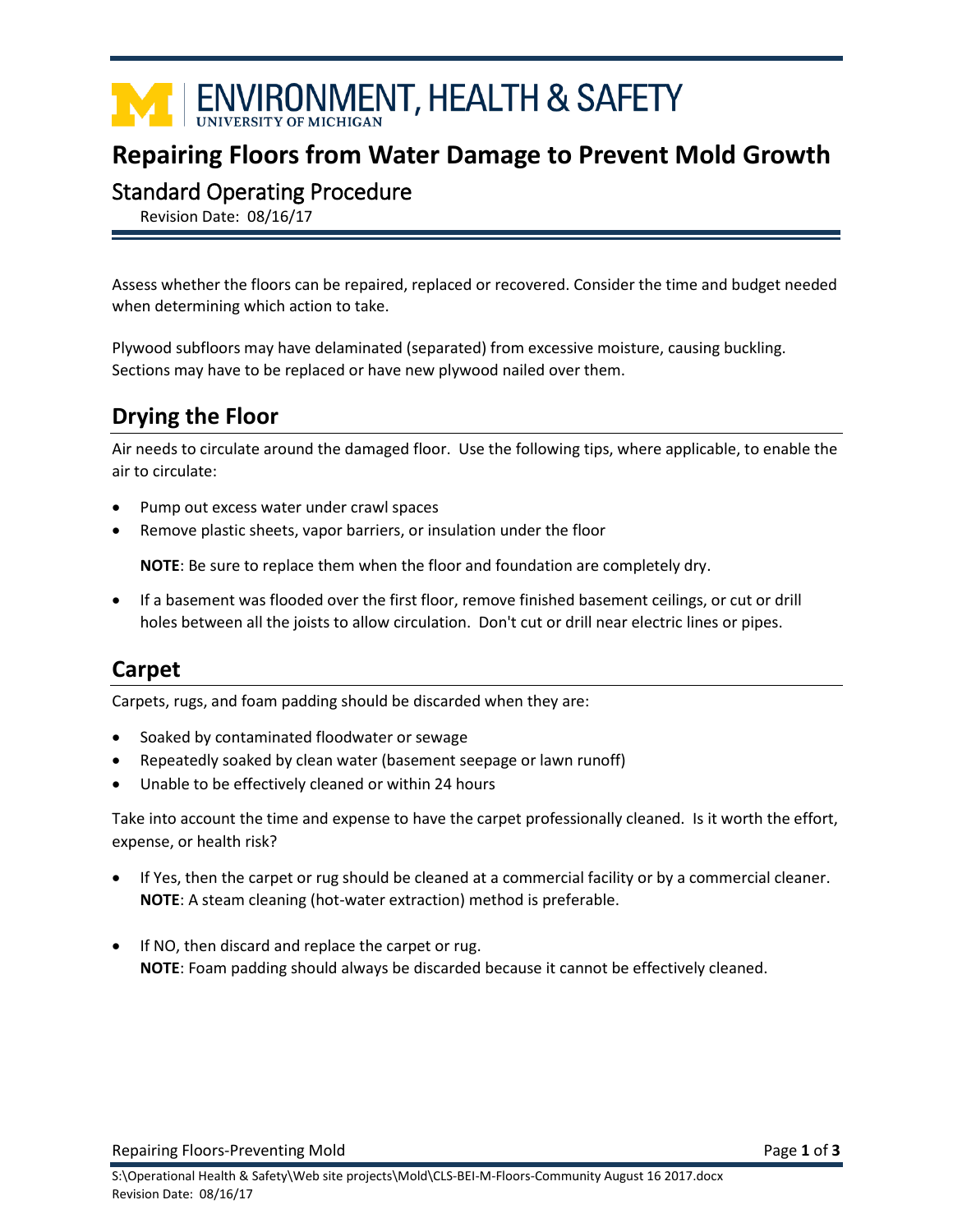#### **Removing Water from Carpets or Rugs**

Tips to clean rain-soaked carpet or rugs:

**NOTE**: Keep in mind that most modern carpeting is made of nylon and should **not** be treated with bleach.

- Cleaning basement carpeting indoors is NOT a good idea in summer because you are adding even more moisture to an already wet area. If the carpeting is installed with tack strips you may be able to remove it, have it cleaned and reinstalled.
- If you can't remove the carpeting, dry it as quickly as possible to minimize growth of mildew and molds using a wet/dry vacuum system.
- Use a dehumidifier can help remove moisture from the air and keep the windows closed when using a dehumidifier.
- When the carpet is thoroughly dry, vacuum the area. Shampoo and repeat the drying process. Vacuum again.
- Area rugs can be cleaned by a commercial cleaner, in a washing machine, or thrown out. It depends on owner preference.

#### **Reducing the Musty Smell**

To reduce the musty smell:

- Sprinkle baking soda over the carpet, working it in with a broom or sponge mop.
- Leave the baking soda treatment on overnight.
- Vacuum the baking soda out. Vacuum twice, moving back and forth in a different direction the second time.

Information from: University of Wisconsin Cooperative Extension, Iowa State University Extension, American Red Cross/Federal Emergency Management Agency

## **Indoor/Outdoor Carpet**

Indoor/outdoor carpeting and rugs need a very thorough treatment if they are to be safely salvaged. To clean indoor/outdoor carpeting:

- 1. Remove the indoor/outdoor carpet and rugs to a flat area such as a driveway.
- 2. For each side:
	- a. Hose down the carpet several times to thoroughly remove all soil.
	- b. Pour several buckets of the bleach solution and scrub with a broom.
	- c. Rinse with clear water.
- 3. Remove as much water as possible with a wet/dry vacuum and allow to thoroughly dry.

#### **Vinyl Floor and Floor Tile**

Vinyl flooring and floor tile may need to be removed to allow drying of subfloor.